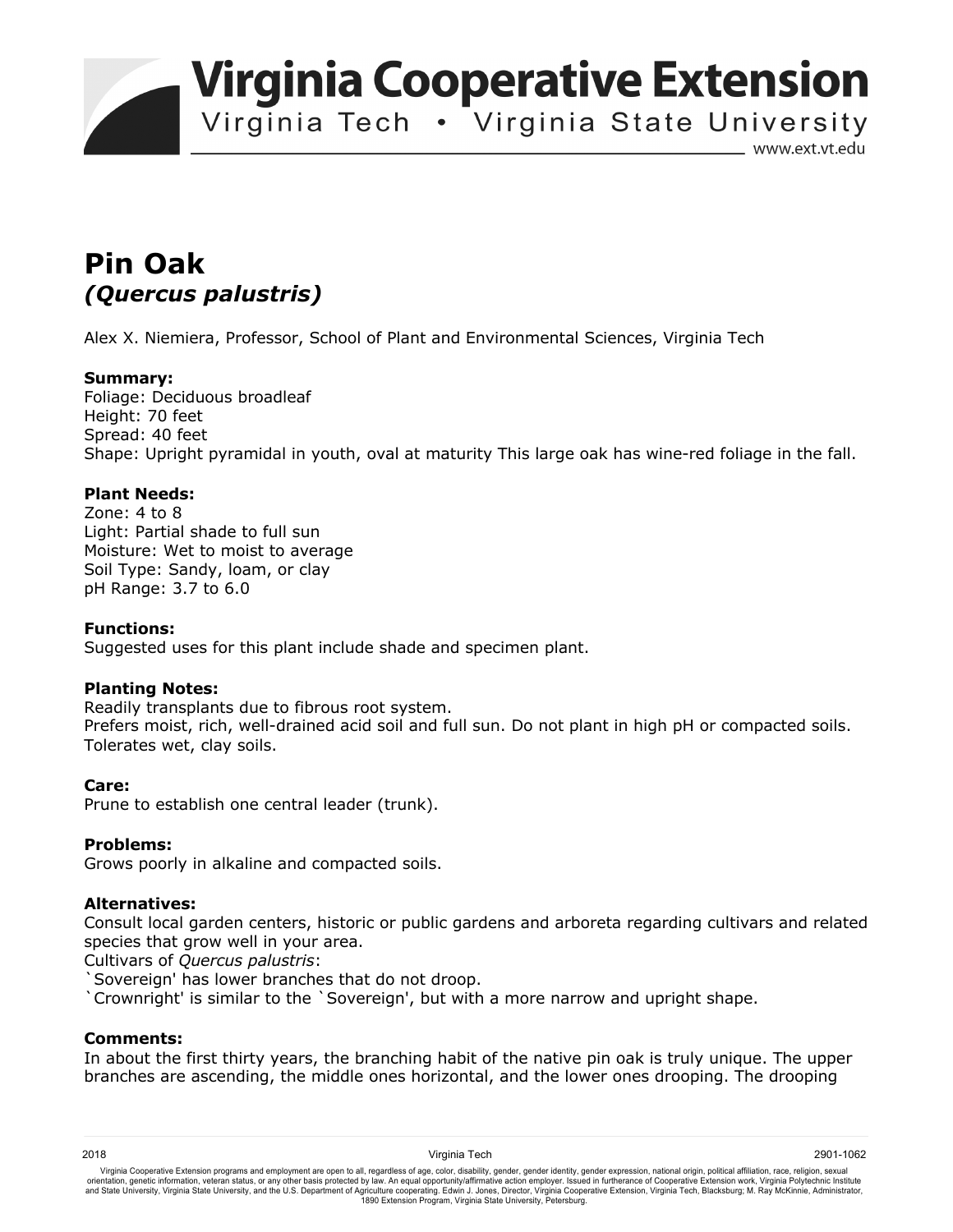lower branches make pin oak a poor street tree. It is better placed in locations where the lower branches will not be a nuisance. Suitable for bonsai.

*This material was developed by Carol Ness as part of the Interactive Design and Development Project funded by the Kellogg Foundation.*